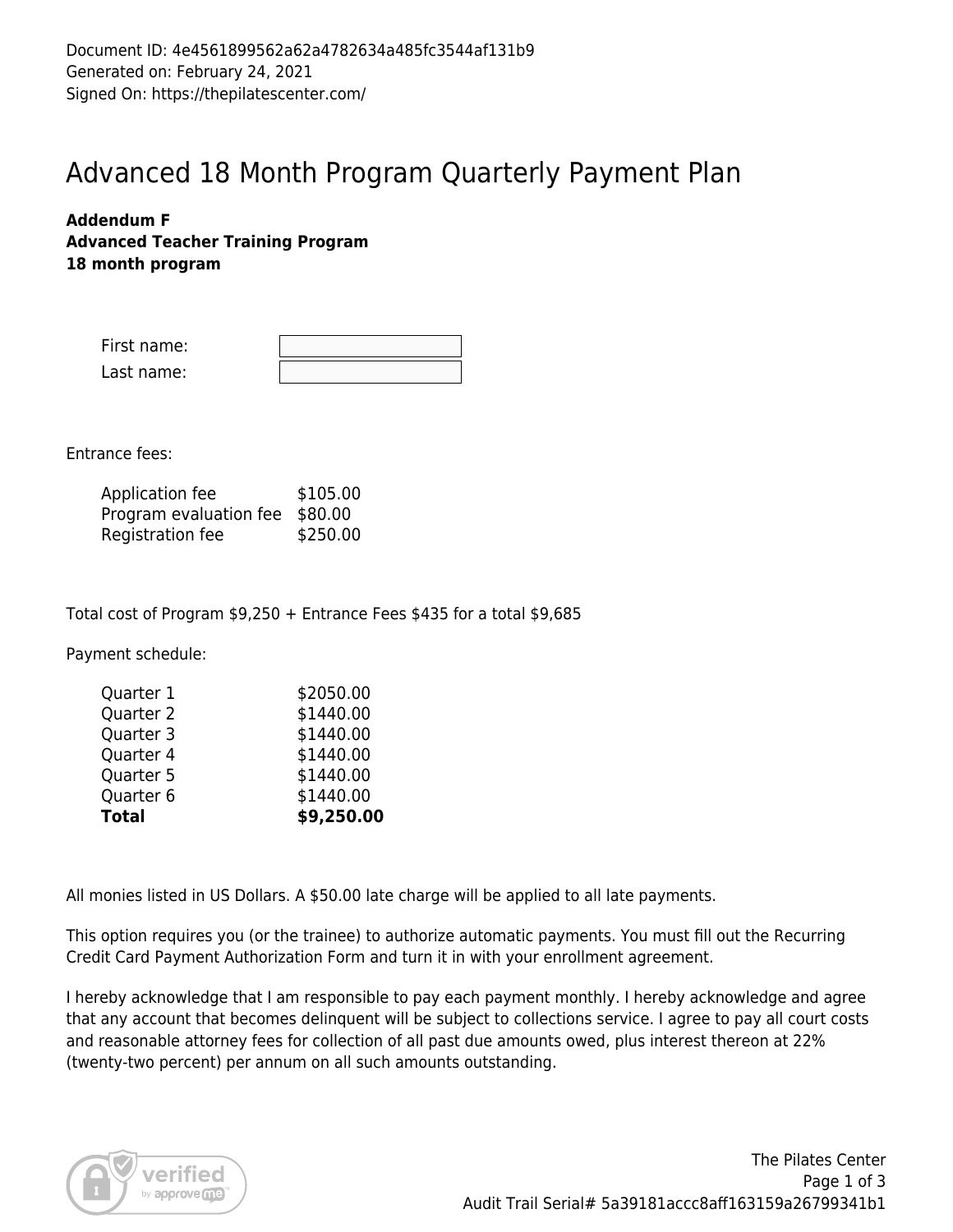I hereby affirm that I fully understand and will comply with the terms of this agreement.

Any advertisement to aid, promote or assist directly or indirectly the extension of consumer credit repayable in more than four (4) monthly installments shall, unless a finance charge is imposed, clearly and conspicuously state in accordance with the regulations of the Board:

## **"THE COST OF CREDIT IS INCLUDED IN THE PRICE QUOTED FOR THE GOODS AND SERVICES."**

X